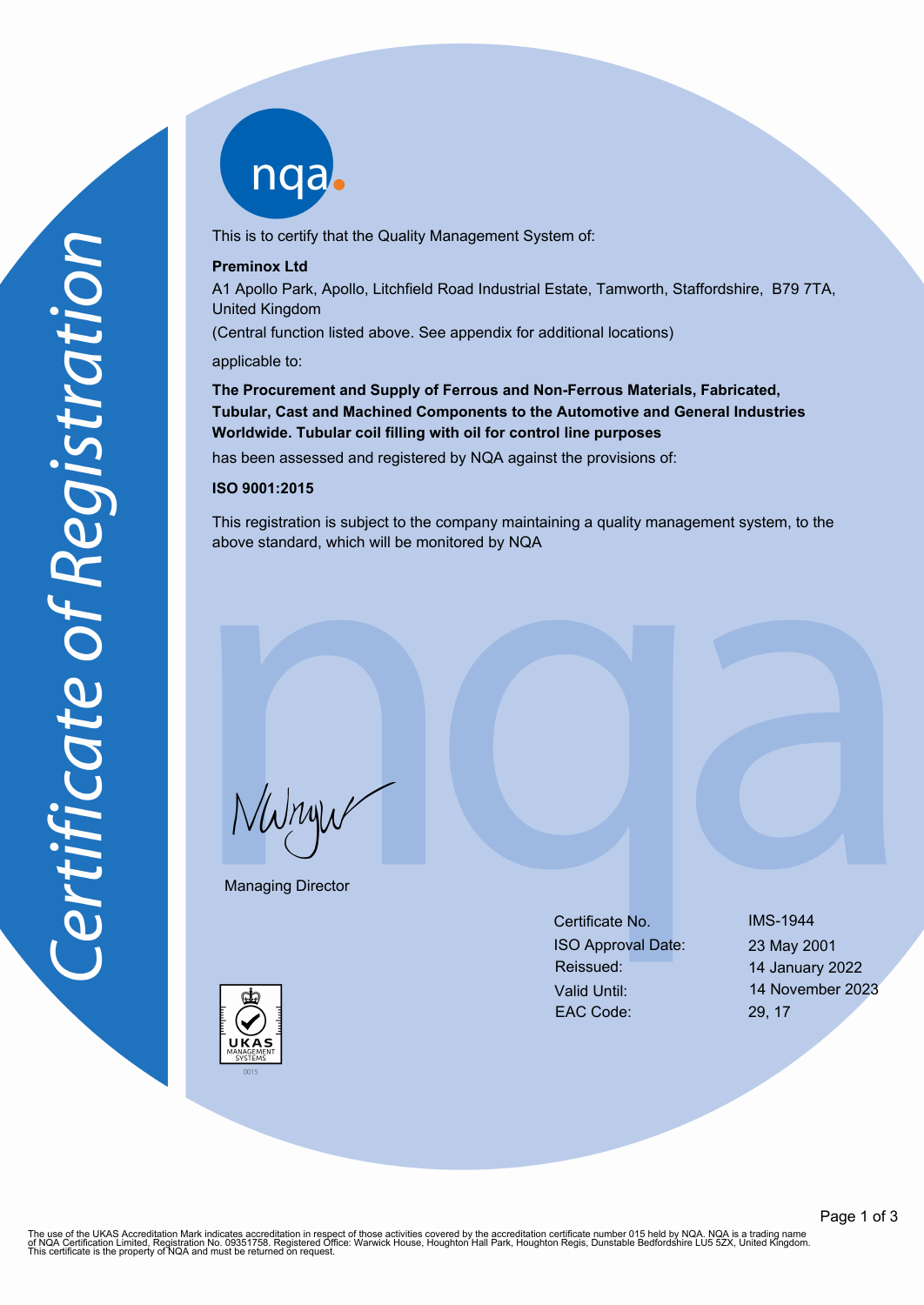nqab

Appendix to Certificate Number: IMS-1944

#### **Includes Facilities Located at:**

#### **Preminox Polska Sp. z. o. o.**

Certificate No. IMS-1944/4 ul. Piłsudskiego 130 Trzebinia 32-540 Republic of Poland

#### **Preminox s.r.o.**

Certificate No. IMS-1944/3 Zlatovská cesta 2415/33C Trenčín 911 38 Slovak Republic

### **Preminox Limited**

Certificate No. 1944/2 Unit 1A, Apollo Park Lichfield Road Industrial Estate Tamworth B79 7TA United Kingdom

## **Preminox UK Limited**

Certificate No. IMS-1944/1 A1 Apollo Park, Apollo Lichfield Road Industrial Estate Tamworth Staffordshire B79 7TA United Kingdom

The procurement and supply of ferrous and non-ferrous materials, fabricated, tubular, cast and machined components to the automotive, shipbuilding, oil, gas and general industries

The Procurement and Supply of Ferrous and Non-Ferrous Materials, Fabricated, Tubular, Cast and Machined Components to the Automotive and General Industries Worldwide

The Procurement and Supply of Ferrous and Non-Ferrous Materials, Fabricated, Tubular, Cast and Machined Components to General Industries Worldwide. Tubular Coil Filling with Oil for Control Line Purposes

The Procurement and Supply of Ferrous and Non-Ferrous Materials, Fabricated, Tubular, Cast and Machined Components to General Industries Worldwide. Tubular Coil Filling with Oil for Control Line Purposes



ISO Approval Date: 23 May 2001 Reissued: 14 January 2022

Valid Until: 14 November 2023